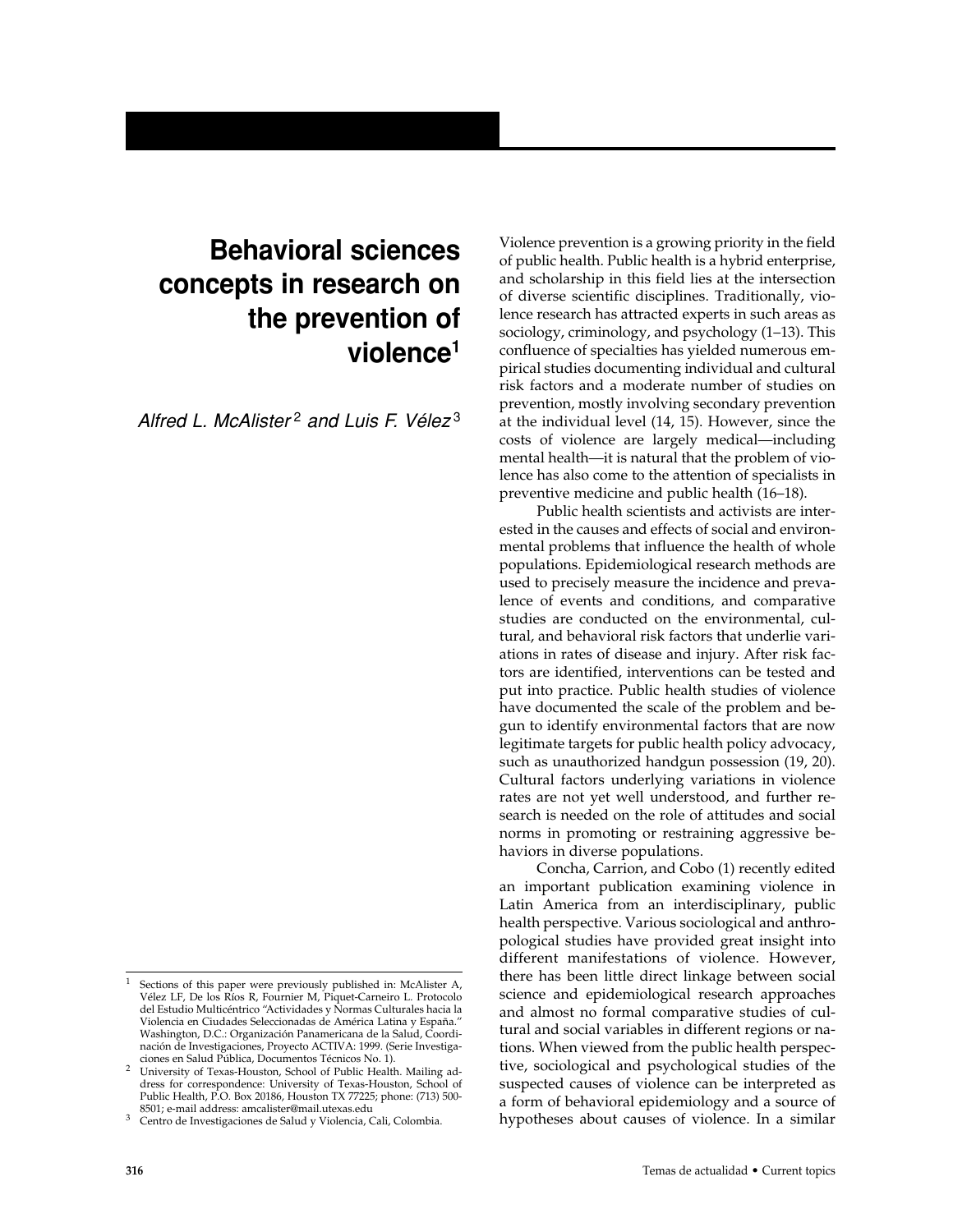way, studies of the cause of adolescent smoking increased the understanding of the origins and prevention of lung cancer (21). To understand the origin of a disease, it has often been helpful to conduct comparative studies of culture in different national populations with diverse rates of that disease. For example, a set of seven country studies of cardiovascular diseases combined surveys of nutrition practices and serum cholesterol levels with data on national rates of heart disease (22). The studies elucidated the role of unsaturated fats and the value of the so-called "Mediterranean diet" in preventing cardiovascular disease (23).

Epidemiologists and social scientists have also begun to investigate international differences and trends in mortality from violent causes (12, 24, 25) and have found large differences in the rates of violent mortality among and within nations of the Americas. The situation in Colombia has been thoroughly analyzed, revealing large disparities between different cities (26). In the United States of America, rates also vary by region. Studies conducted within the United States have shown that specific norms and attitudes connected with herding cultures are involved in the etiology of violent mortality (27, 28). Different cultural norms and skills for conflict resolution among different groups involved in the drug trade may underlie regional variations in homicide rates within Colombia. Differences in cultural attitudes may also bring about variations in family violence, political violence, and other forms of violence in the different nations of the Americas. To help understand the factors that lead to varying rates of violence, further studies are needed to describe and analyze the differences in skills, attitudes, and cultural beliefs between and within countries. Through this type of research, it may be possible to identify the specific beliefs and other factors that are most important in the social etiology of violence.

Concepts from the behavioral sciences can be used to develop techniques to prevent cancer, cardiovascular disease, HIV infection, and other illnesses (29). This is termed "health promotion," as health education moves beyond just information transmission and expands to include skills training, persuasion, incentives, and facilitative environmental change (30). This type of behavioral sciences analysis and application has evolved over the past twenty years in the areas of chronic and infectious diseases, and it is well suited for the issue of violence. Such concepts as behavioral self-reports, knowledge and awareness, perceived norms, evaluative attitudes, skills and self-efficacy, social support, and the availability and quality of products and services can be measured and, theoretically, they can be modified to stem the growing epidemic of violence in the Americas (16, 31, 32).

### **Social and environmental factors related to violence**

Public health analysis can go beyond individual behaviors and examine social and environmental sources of both individual and collective violence. The mass media certainly influence social-cognitive processes related to violence. For a herd animal, there is obvious survival value in rapid attention to distress cries from others. This phenomenon probably underlies the tendency for acts of violence to command audiences in journalism and drama. Film and television producers competing for audiences may be harmfully distorting this healthy instinct. Displays of violence, even when intended to teach avoidance by potential victims, provide modeling of scripts and skills for potential perpetrators (3). The behavior and codes explicitly modeled in cowboy and western dramas resemble those that Nisbett and others (27, 28, 33) have found among more violenceprone Southerners from the United States, whose manhood is proven by violent responses to threats and insults. Violence is an honorable means to resolve conflicts, and the hero must often "shoot first and ask questions later." When transposed into modern settings, the cowboy/gunfighter script or code can even transmit its values to urban minorities (33, 34). In the United States, differences between states in consumption of certain gun and crime magazines were found to be partly related to homicide rates and to an overall index of legitimate violence, which included such factors as capital punishment rates, corporal punishment laws, and expenditures by the states on their National Guard military units (35).

All forms of violence are determined by both social-cognitive and environmental factors. The most important environmental factor is probably the availability of weapons. Numerous studies show an obvious relationship between the private possession of guns and the number of deaths from firearms (36). This relationship has led to hotly contested efforts to limit the number and type of weapons that are available in the United States. With respect to violence sponsored by organizations, the availability of military weapons must also be seen from the same perspective. Although every country desires to protect itself and some insist on maintaining forces deadly enough to deter almost any attack, the proliferation of ever more powerful mass or individual weapons is probably the greatest threat to world health. Governmental policies regarding production and sale of weapons, either for individual or mass killing, depend upon political processes and collective opinions that may be changed through public education. Opinions and attitudes about weapons and their use have been shown to vary considerably among cultures (27).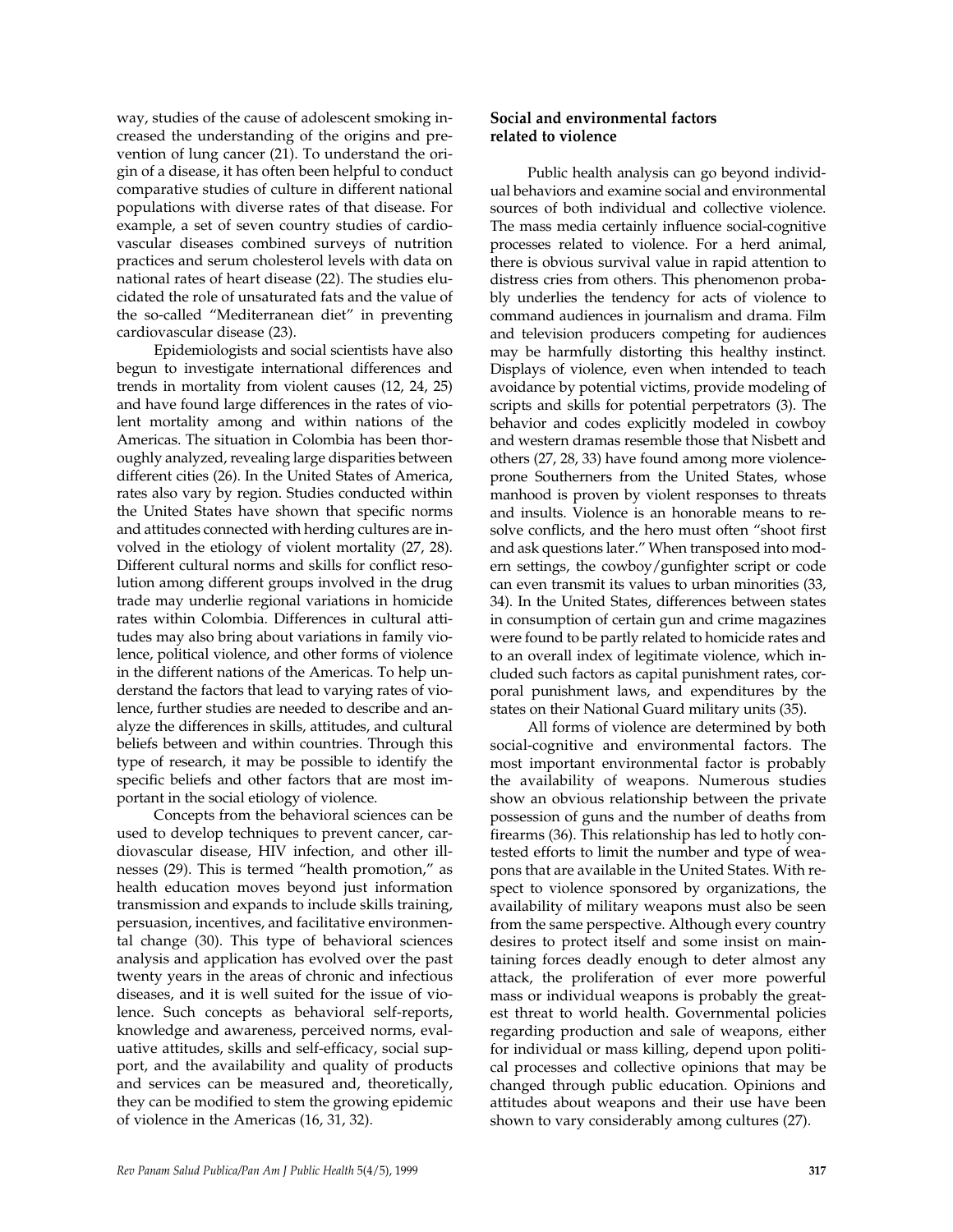Another factor, which may be considered environmental, is urbanization and the structures that increase or limit individuals' exposure to potentially violent situations. Various types of security devices offer protection to some but are not available to everyone. Economic circumstances also influence rates of violence in several ways. In Latin America, economic development and urbanization have brought affluence to some parts of society but conditions among marginal groups have become increasingly dangerous (37). The unemployable, abandoned, urban youth are the most obvious manifestation of this problem (38). In their study of the United States, Baron and Straus (35) showed that poverty and economic inequality are directly related to both homicide rates and an index of legitimate violence. Another major factor may be the presence of covert economies ("black markets") for such widely demanded products as alcohol, tobacco, marijuana, and cocaine. The presence of black markets certainly partially explains the extraordinary levels of violence in Colombia (26).

Environmental factors also determine the extent of conflicts and the means that are available for resolving them. But attitudes, norms, and abilities influence individual and collective choices about how to interpret and respond to situations that may precipitate violence. These social-cognitive factors, learned at least in part from the mass media, may vary considerably between and within cultures. For example, in the more violent parts of the United States, relatively high proportions of the population endorse the right to kill to defend property or in revenge for the rape of a child (27). Differences in violence rates in different countries may also be at least partly determined by differences in attitudes about conflict and conflict resolution. More research is needed to measure attitudes and social norms in different populations and to determine how these social-cognitive factors influence different forms of violence.

## **A behavioral sciences framework for understanding violence**

In seeking a better understanding of violence, there is a well-established theoretical framework that can guide the use of social science interview methodologies to measure quantitative variables. The role of cognition and social learning in the development and display of aggression has been thoroughly presented by Albert Bandura (3, 4, 39), whose theory provides a framework to understand how beliefs and abilities determine many forms of human behavior. Specifically, two concepts are important to understand and evaluate the personal fac-

tors regulating aggression: 1) outcome expectations, which are expressed in the person's attitudes about the consequences and social acceptability of specific violent behaviors in specific conflict situations, and 2) the person's skills and perceived self-efficacy for resolving conflicts nonviolently. These concepts have been shown to be widely applicable to the diverse behavioral problems of public health (29).

A useful method for measuring the influence of attitudes and perceived skills has been developed by Fishbein and colleagues studying HIV prevention behaviors at the U.S. Centers for Disease Control and Prevention (40). In this model, respondents are asked to state whether they approve of behaviors and to categorize them according to social desirability using evaluative adjective pairs. Skills are measured indirectly, by assessment of perceived behavioral control and self-efficacy expectations for being able to perform the behaviors in specific situations. Respondents are asked if they are able to perform a behavior or if they know how to do it. These concepts are assumed to influence intentions to perform behaviors. If intention is defined as a person's prediction of his or her own probable behavior, specific variables can be shown to influence behavior through their impact on intention. When measuring attitudinal or skill-related predictors of behavior, a researcher must choose which components to measure. By simply measuring intention (i.e., prediction) for behavior in different situations, the researcher can obtain an indirect, global estimate of attitudes and skills.

By measuring all of the appropriate attitude components, it is theoretically possible to quantify all influences on behavior and to test hypotheses about their effect on intention and behavior. However, due to the practical limitations of research, it is impossible to measure every element or process. Particular concepts to be measured must be selected strategically. They should include social approval, evaluative attitudes, and, for some concepts, perceived norms and intentions related to different forms of violence. Attitudes toward some nonviolent alternatives should also be measured. Particular skills and the related self-efficacy (ability) expectations should also be assessed, including interpretations of conflicts and provocative events, self-control, and ability to use nonviolent methods to resolve social conflict. Intergroup hostilities and related attitudes should also be evaluated because they affect how people interpret situations and resolve conflicts.

## **Measurement of violence through survey research**

As public health leaders have begun to envision a public health approach to violence control for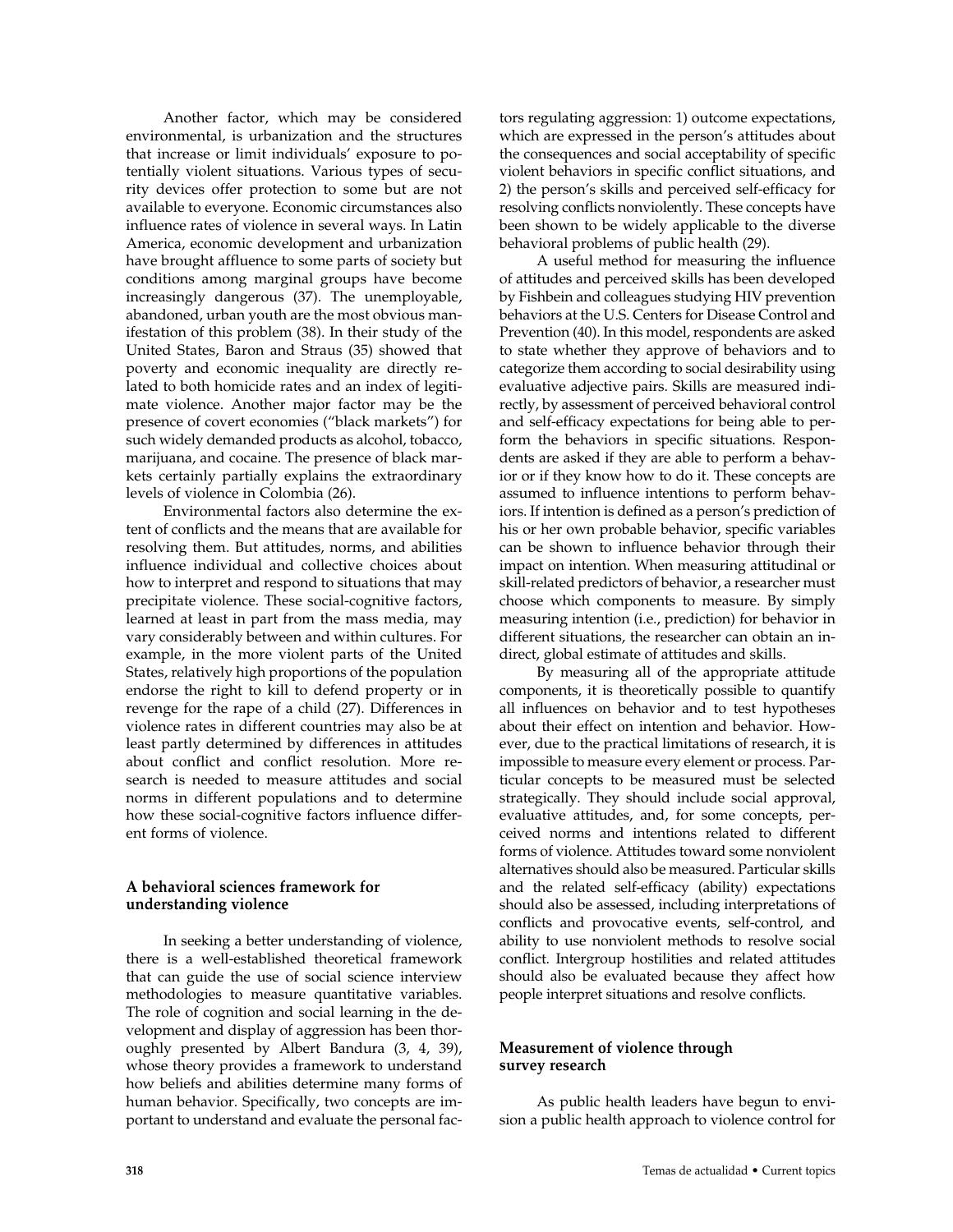the Region of the Americas (16, 31), they have developed a key research objective: measuring, analyzing, and comparing cultural attitudes and norms associated with levels of violence in different countries. To help meet this objective, the Pan American Health Organization organized the ACTIVA project (41), a multinational, cooperative research program to measure victimization and aggressive behaviors and to identify attitudes that are associated with different public and private acts of violence, in populations of the Region of the Americas. As shown in the other articles in this publication, the participating investigators analyzed differences between cities and established similar and dissimilar cultural norms that may be related to indices of violence in those urban areas. The ACTIVA project assessed the approval of situationally specific violent behaviors, as well as attitudes toward and skills for nonviolent alternatives for conflict resolution. The social measurement of factors related to violence included self-reported aggressive behaviors and personal experiences of victimization across different types of violence. The ACTIVA project also measured potential contributing factors, such as substance abuse, relative value placed on human rights, and other social attitudes and values. Data on demographic and socioeconomic factors were also assessed to better understand the relationship between structural factors within societies and violent or nonviolent behaviors.

Nevertheless, survey research such as that done in the ACTIVA project has important limitations that should be taken into consideration. Sampling may be inaccurate, and individuals most prone to violence may be the least likely to respond to surveys. While attitudes can be measured quantitatively, persons may not answer sensitive questions accurately, and numerical scores may fail to represent important qualitative aspects of some concepts. Despite these problems, survey research may help illuminate the social-cognitive factors that influence violence in different populations.

#### **Implications for prevention**

The ACTIVA research reported in the other articles in this publication has identified many social factors that are associated with violence. For domestic violence and violence among unrelated persons, various analyses of the ACTIVA data have shown that reported aggression is predicted by attitudes and skills for conflict resolution. Structural and environmental factors may determine the extent of conflict and the availability or efficiency of institutions for conflict resolution, but attitudes and skills influence how individuals and groups respond to their environment. While political and governmental actions seek to improve environments and institutions, efforts to change attitudes and improve skills may also help achieve lower levels of violence in different cities of the Americas.

Public health communication methods, which have been used to influence such behaviors as cigarette smoking or condom use, may also be used to shape attitudes and skills related to violence. In Finland's North Karelia Project to reduce the prevalence of cardiovascular risk factors (42), education, persuasion, and skills training were provided through the mass media and through community networking, and people were organized to promote behavior change within their own peer groups. In HIV prevention campaigns in the United States, newsletters with role models for condom use were distributed through peer networks to influence behavior change among diverse groups at risk of sexually transmitted diseases (40). Given the evidence that violent media representations promote violent behaviors, it is reasonable to expect that nonviolent role models can promote nonviolent behaviors by demonstrating appropriate attitude change and skill acquisition.

The Health and Violence Research Center of Cali, Colombia, is conducting a media and community networking campaign to influence the attitudes and skills that were measured in the ACTIVA study. Entitled "Let's Talk, Cali!" the program uses an approach known as "behavioral journalism" (43). As part of regular television, radio, and newspaper reports, stories are told in which young people and other residents of high-violence neighborhoods describe their decisions to reject violence and how they have learned skills to resolve conflicts. These persons also explicitly display "scripts" for talking to themselves and others that reject moral justifications and victim blaming and that emphasize the humanity of adversaries in conflict situations. The stories also model parenting skills and encourage nonpunitive ways to discipline children. These positive role models are promoted in newsletters that peer networks distribute in schools and elsewhere in the community. Other activities include "street radio," in which young people express their desires for peace and model strategies to resolve conflicts. The project is being evaluated using a community-level, quasi-experimental research design, in which indicators of attitudes, skills, behaviors, and violence are being followed in whole populations. Although the evaluation is not complete, the program has had at least one evident effect. Neighborhoods previously known mostly for murder and violent crime are now seen by their residents and other persons as communities in which many people avoid violence.

Campaigns like "Let's Talk, Cali!" may have an effect on violence if they are combined with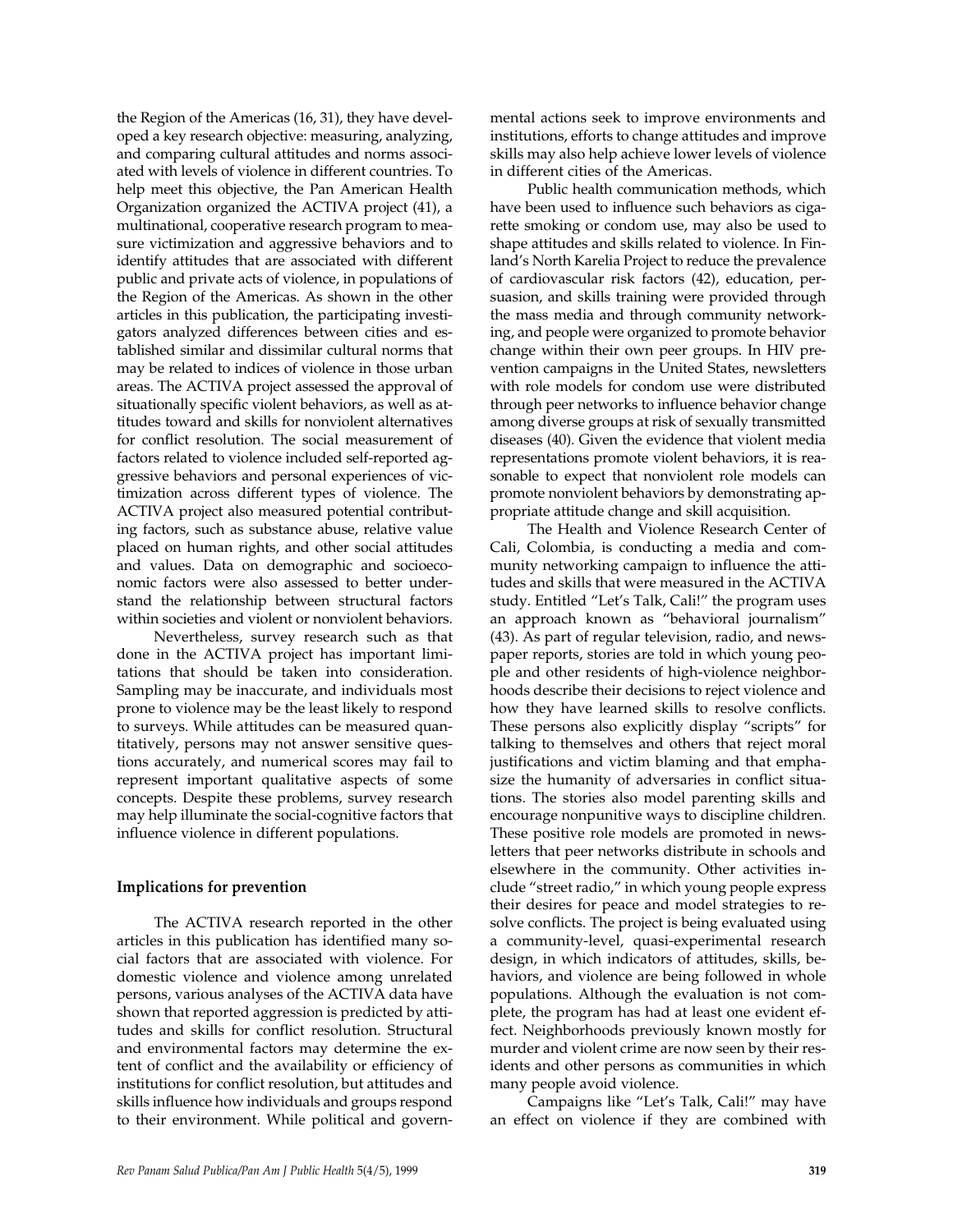other prevention approaches, such as firearms control, improved quality of life and economic opportunity, effective and coordinated law enforcement and adjudication, family counseling and support, and school-based programs. In other areas of public health and preventive medicine, the best results have usually been obtained from community or population-level programs combining education, skills training, and attitude change with new policies and environmental changes promoting the desired behaviors (29). In the highly successful North Karelia Project, environmental changes and public communication campaigns have led to improvements in hypertension control and to behavior changes, such as smoking cessation and reduced fat consumption. In that project, it has taken 10 to 20 years for conclusive results to come from multifactor interventions, including new health services, regulation of tobacco sales and advertising, and extensive public education, persuasion, and skills training (42). Population-level prevention of violence may require similarly ambitious and long-term actions to change environments and influence behaviors through education, persuasion, and skills training. The ACTIVA project has helped to define and identify some of the attitudes and cultural norms that may need to be changed to lessen the burden of violence on future generations.

#### **SINOPSIS**

#### **Conceptos de las ciencias conductuales en las investigaciones sobre la prevención de la violencia**

*El propósito de este artículo es examinar los factores que pudieran explicar las variaciones de la violencia en el nivel poblacional e introducir conceptos de las ciencias conduc-* *tuales en el campo de las investigaciones efectuadas por encuesta. La violencia y su prevención son temas que competen cada vez más a los especialistas de la salud pública. Conceptos propios de las ciencias del comportamiento se han aplicado al desarrollo de técnicas para prevenir diversas enfermedades mediante actividades de promoción de la salud, entre las cuales figuran el adiestramiento para la adquisición de destrezas, la persuasión, el uso de incentivos y los cambios ambientales de carácter facilitador. Este enfoque arraigado en la salud pública también puede aplicarse a la violencia. El análisis que parte de la salud pública puede ir más allá de las conductas individuales para enfocar las fuentes sociales y ambientales de la violencia individual y colectiva. Los factores ambientales pueden determinar la magnitud de los conflictos, así como los medios disponibles para resolverlos. Las actitudes, normas y habilidades pueden ejercer influencia en las decisiones individuales y colectivas sobre la manera de responder a situaciones capaces de suscitar violencia, y estos factores sociales y cognoscitivos pueden variar notablemente entre distintas culturas e incluso dentro de una misma. Si se desea llegar a un conocimiento más profundo de la violencia, las metodologías de entrevista propias de las ciencias sociales pueden aplicarse para medir variables cuantitativas, pero es necesario seleccionar estratégicamente los conceptos particulares que se han de evaluar. Estas variables pueden abarcar la aprobación de la sociedad, las actitudes valorativas, las normas e intenciones percibidas en relación con la violencia, las actitudes hacia opciones contrarias a la violencia, las habilidades y la autoeficacia que confieren, las interpretaciones de los conflictos y sucesos desencadenantes, el control de sí mismo y la capacidad para usar métodos no violentos para resolver los conflictos sociales. A fin de crear un enfoque de salud pública aplicable al control de la violencia en las Américas, la Organización Panamericana de la Salud organizó el proyecto ACTIVA, que es un programa multinacional de investigación colaborativa destinado a medir la victimización y los comportamientos agresivos y a identificar actitudes asociadas con los actos de violencia públicos y privados. Estos nuevos conocimientos podrían aplicarse a fin de aminorar la carga de violencia que enfrentarán las generaciones futuras en la Región de las Américas.*

#### **REFERENCES**

- 1. Concha Eastman A, Carrión F, Cobo G, eds. Ciudad y violencias en América Latina. Quito, Ecuador: Programa de Gestión Urbana, Oficina Regional para América Latina y el Caribe; 1994.
- 2. National Research Council. Understanding and preventing violence. Washington, D.C.: National Academy Press; 1993.
- 3. Bandura A. Aggression: a social learning analysis. Englewood Cliffs, NJ: Prentice Hall; 1973.
- 4. Bandura A. Social foundations of thought and action: a social cognitive theory. Englewood Cliffs, NJ: Prentice-Hall; 1986.
- 5. Baron RA. Human aggression. New York: Plenum Press; 1977.
- 6. Blumenthal MD, Kahn RL, Andrews FM, Head KB. Justifying violence: attitudes of American men. Ann Arbor, MI: Institute for Social Research; 1972.
- 7. Fagan J, Piper E, Moore M. Violent delinquents and urban youth. Criminology 1986;24(3):439–472.
- 8. Daly M, Wilson M. Homicide. New York: Aldine De Gruyter; 1988.
- 9. Homerdixon TF, Boutwell JH, Rathjens GW. Environmental change and violent conflict. Scientific American 1993;268(2): 38–45.
- 10. Straus MA. Leveling, civility, and violence in the family. Journal of Marriage and the Family 1974;36:13–29.
- 11. Smith MB. Kurt Lewin Memorial address, 1986: war, peace, and psychology. Journal of Social Issues 1986;42(4):23–38.
- 12. Yunes J. Mortalidad por causas violentas en la región de las Américas. Bol Oficina Sanit Panam 1993 Apr;114(4):302–316.
- 13. Zaluar A, Velho G, Sa D. Drogas e cidadania. São Paulo: Ed. Brasiliense; 1993.
- 14. Gladue BA. Aggressive behavioral characteristics, hormones, and sexual orientation in men and women. Aggressive Behavior 1991;17(6):313–326.